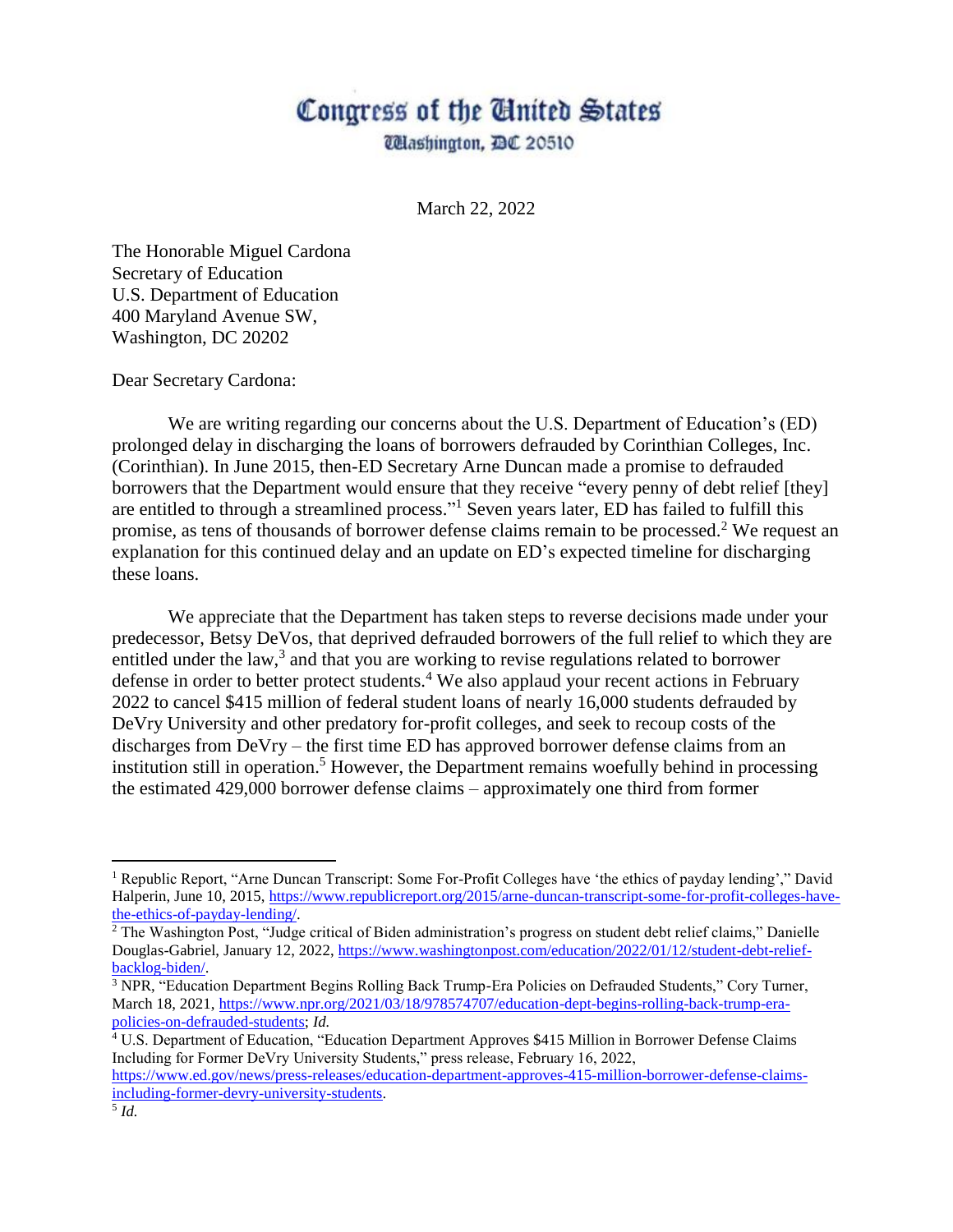Corinthian students - that have been filed as of November 2021, 6 leading a federal judge to recently express "concer[n] that no progress has been made regarding the backlog of applications."<sup>7</sup> To date, ED has only approved 107,000 borrower for defense claims.<sup>8</sup>

For the estimated 350,000 students defrauded by Corinthian, which closed its campuses in  $2015$ ,<sup>9</sup> the wait for debt cancellation has spanned three presidential administrations. This is despite findings by numerous state and federal law enforcement agencies, and ED itself, of Corinthian's widespread fraud that left students with worthless degrees and mountains of debt.<sup>10</sup> According to the Department's findings, Corinthian misrepresented job placement rates to students between 2010 and 2014; systematically lied to students that they were guaranteed employment; and falsely assured students that the credits they earned at Corinthian campuses would be transferrable to other institutions.<sup>11</sup> In June 2020, a federal judge ordered 7,200 Massachusetts students' federal loans to be discharged after they were defrauded by Corinthian College.<sup>12</sup> The Trump administration appealed the order for a year and the Biden administration dropped the appeal in July 2021.<sup>13</sup> Yet ED still has not discharged these loans, leaving outstanding debts hanging over the heads of thousands of defrauded students.<sup>14</sup>

[https://www.consumerfinance.gov/about-us/newsroom/cfpb-wins-default-judgment-against-corinthian-colleges-for](https://www.consumerfinance.gov/about-us/newsroom/cfpb-wins-default-judgment-against-corinthian-colleges-for-engaging-in-a-predatory-lending-scheme/)[engaging-in-a-predatory-lending-scheme/](https://www.consumerfinance.gov/about-us/newsroom/cfpb-wins-default-judgment-against-corinthian-colleges-for-engaging-in-a-predatory-lending-scheme/) ; U.S. Department of Education, "United States Department of Education First Report of the Special Master for Borrower Defense to the Under Secretary," September 3, 2015, pp.9 <https://www2.ed.gov/documents/press-releases/report-special-master-borrower-defense-1.pdf> ; Office of the Attorney General, California Department of Justice, "Attorney General Kamala D. Harris Obtains \$1.1 Billion

 $\overline{a}$ 

<sup>6</sup> The Washington Post, "Judge critical of Biden administration's progress on student debt relief claims," Danielle Douglas-Gabriel, January 12, 2022, [https://www.washingtonpost.com/education/2022/01/12/student-debt-relief](https://www.washingtonpost.com/education/2022/01/12/student-debt-relief-backlog-biden/)[backlog-biden/;](https://www.washingtonpost.com/education/2022/01/12/student-debt-relief-backlog-biden/) National Consumer Law Center, "Comment Submitted by 30 Legal Aid and Advocacy Organizations to the U.S. Department of Education Re: Agency information Collection Activities; Submission to the Office of Management and Budget for Review and Approval; Comment Request; Borrower Defenses Against Student Loan Repayment," February 9, 2022,

[https://www.nclc.org/images/pdf/student\\_loans/BD\\_Attestation\\_Form\\_comment.pdf;](https://www.nclc.org/images/pdf/student_loans/BD_Attestation_Form_comment.pdf) 7 *Id.*

<sup>8</sup> U.S. Department of Education, "Education Department Approves \$415 Million in Borrower Defense Claims Including for Former DeVry University Students," press release, February 16, 2022,

[https://www.ed.gov/news/press-releases/education-department-approves-415-million-borrower-defense-claims](https://www.ed.gov/news/press-releases/education-department-approves-415-million-borrower-defense-claims-including-former-devry-university-students)[including-former-devry-university-students.](https://www.ed.gov/news/press-releases/education-department-approves-415-million-borrower-defense-claims-including-former-devry-university-students)

<sup>&</sup>lt;sup>9</sup> The New York Times, "Government to Forgive Student Loans at Corinthian Colleges," Tamar Lewin, June 8, 2015, [https://www.nytimes.com/2015/06/09/education/us-to-forgive-federal-loans-of-corinthian-college](https://www.nytimes.com/2015/06/09/education/us-to-forgive-federal-loans-of-corinthian-college-students.html)[students.html.](https://www.nytimes.com/2015/06/09/education/us-to-forgive-federal-loans-of-corinthian-college-students.html)

 $10$  Consumer Financial Protection Bureau, "CFPB Wins Default Judgement Against Corinthian Colleges for Engaging in a Predatory Lending Scheme," press release, October 28, 2015,

Judgement Against Predatory For-Profit School Operator," press release, March 23, 2016, [https://oag.ca.gov/news/press-releases/attorney-general-kamala-d-harris-obtains-11-billion-judgment-against-](https://oag.ca.gov/news/press-releases/attorney-general-kamala-d-harris-obtains-11-billion-judgment-against-predatory)

predatory.

<sup>&</sup>lt;sup>11</sup> National Consumer Law Center, "The Department of Education has announced more borrower defense findings; which applications are getting granted?," February 28, 2022, [https://www.studentloanborrowerassistance.org/the](https://www.studentloanborrowerassistance.org/the-department-of-education-has-announced-more-borrower-defense-findings-which-applications-are-getting-granted/)[department-of-education-has-announced-more-borrower-defense-findings-which-applications-are-getting-granted/.](https://www.studentloanborrowerassistance.org/the-department-of-education-has-announced-more-borrower-defense-findings-which-applications-are-getting-granted/)

<sup>&</sup>lt;sup>12</sup> The Project on Predatory Student Lending, "Judge Orders Secretary DeVos to Completely Cancel the Student Loans of All 7,200 Defrauded Corinthian Colleges Student in MA", press release, June 26, 2020,

[https://predatorystudentlending.org/news/press-releases/judge-orders-secretary-devos-to-completely-cancel-student](https://predatorystudentlending.org/news/press-releases/judge-orders-secretary-devos-to-completely-cancel-student-loans-of-all-7200-defrauded-corinthian-colleges-students-in-ma-press-release/)[loans-of-all-7200-defrauded-corinthian-colleges-students-in-ma-press-release/.](https://predatorystudentlending.org/news/press-releases/judge-orders-secretary-devos-to-completely-cancel-student-loans-of-all-7200-defrauded-corinthian-colleges-students-in-ma-press-release/)

 $\overline{^{13}$  *Id.* 

<sup>14</sup> *Id*.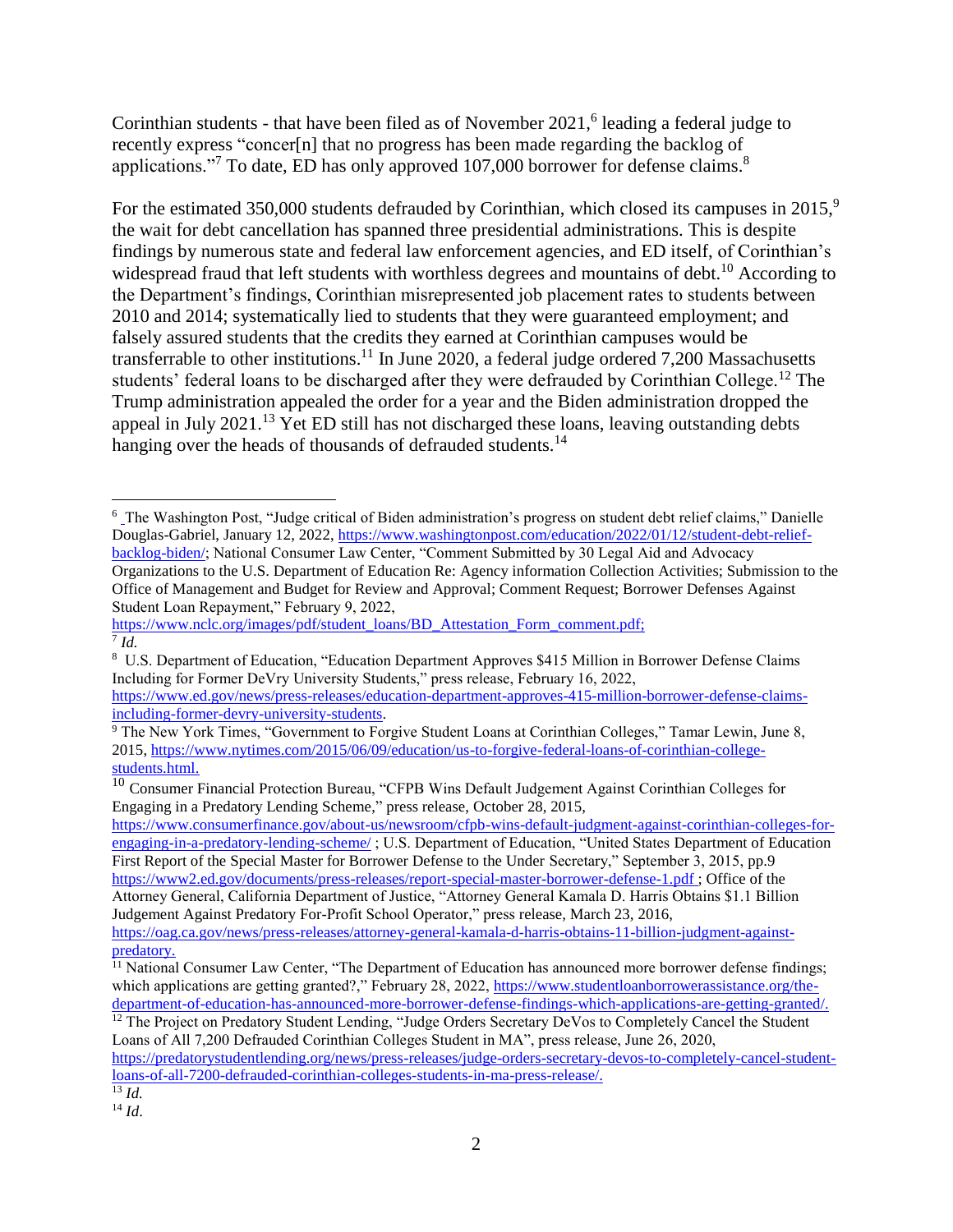We have long urged the Department to use its broad authority to provide borrowers cheated by Corinthian and other institutions found to have engaged in widespread unfair, deceptive, and abusive practices with expeditious relief.<sup>15</sup> Unfortunately, the Department has chosen to provide borrowers with relief in a complex and piecemeal fashion, placing the burden on mistreated individuals to apply for the relief they are entitled to under the law and insisting on separate, borrower-by-borrower findings of fraud despite ED's own clear evidence of widespread wrongdoing.<sup>16</sup> The widespread nature of Corinthian's misconduct touched every student, and yet the Department has not used its authority to make closed school discharges widely available without application to former students.<sup>17</sup> This process has delayed relief for thousands of borrowers while seemingly denying thousands of others any relief at all. As of August 2019, the Department had received borrower defense applications from 130,556 Corinthian students, a little more than a third of the  $350,000$  students who are likely eligible.<sup>18</sup>

ED's prolonged delay continues to harm the victims of Corinthian and other predatory for-profit institutions who were placed into default before they filed borrower defense, had their wages garnished even after having their borrower defense claims approved, and continue to have negative reporting on their credit.<sup>19</sup> According to one survey, 96% of students who were defrauded by for-profit colleges say that their lives are worse now than before they went to school and 95% of these students report difficulty planning their financial future.

In May 2020, we recognized defrauded borrowers' urgent need to have their loans discharged and introduced the *Coronavirus Emergency Borrower Defense Act*. <sup>20</sup> This bill would have granted full student loan discharges to three emergency categories of defrauded borrowers:

 $\overline{a}$ 

[https://www.warren.senate.gov/files/documents/2016-9-29\\_Letter\\_to\\_ED\\_re\\_Corinthian\\_data.pdf;](https://www.warren.senate.gov/files/documents/2016-9-29_Letter_to_ED_re_Corinthian_data.pdf) The Office of Senator Elizabeth Warren, "Senate Borrower Defense Letter ," May 17th , 2017,

<sup>&</sup>lt;sup>15</sup> The Office of Senator Elizabeth Warren, "Letter to ED Corinthian Debt Relief," November 9<sup>th</sup>, 2015,

[https://www.warren.senate.gov/files/documents/2015-11-9\\_letter\\_to\\_ed\\_corinthian\\_debt\\_relief.pdf;](https://www.warren.senate.gov/files/documents/2015-11-9_letter_to_ed_corinthian_debt_relief.pdf) The Office of Senator Elizabeth Warren, "Letter to ED re Corinthian Data," September 29, 2016,

[https://www.insidehighered.com/sites/default/server\\_files/files/Senate%20BD%20letter%205\\_17\\_17.pdf.](https://www.insidehighered.com/sites/default/server_files/files/Senate%20BD%20letter%205_17_17.pdf) <sup>16</sup> The Office of Senator Elizabeth Warren, "Letter to ED re Corinthian Data," September 29, 2016,

[https://www.warren.senate.gov/files/documents/2016-9-29\\_Letter\\_to\\_ED\\_re\\_Corinthian\\_data.pdf.](https://www.warren.senate.gov/files/documents/2016-9-29_Letter_to_ED_re_Corinthian_data.pdf)

<sup>&</sup>lt;sup>17</sup> By comparison, the Department determined that systemic fraud at ITT warranted extension of the closed school discharge period from 120 days to over seven years. U. S. Department of Education, "Extended Closed School Discharge Will Provide 115K Borrowers from ITT Technical Institute More Than \$1.1B in Loan Forgiveness," press release, August 26, 2021[, https://www.ed.gov/news/press-releases/extended-closed-school-discharge-will](https://www.ed.gov/news/press-releases/extended-closed-school-discharge-will-provide-115k-borrowers-itt-technical-institute-more-11b-loan-forgiveness)[provide-115k-borrowers-itt-technical-institute-more-11b-loan-forgiveness.](https://www.ed.gov/news/press-releases/extended-closed-school-discharge-will-provide-115k-borrowers-itt-technical-institute-more-11b-loan-forgiveness)

<sup>&</sup>lt;sup>18</sup> National Consumer Law Center, "Comment Submitted by 30 Legal Aid and Advocacy Organizations to the U.S. Department of Education Re: Agency information Collection Activities; Submission to the Office of Management and Budget for Review and Approval; Comment Request; Borrower Defenses Against Student Loan Repayment," February 9, 2022[, https://www.nclc.org/images/pdf/student\\_loans/BD\\_Attestation\\_Form\\_comment.pdf.](https://www.nclc.org/images/pdf/student_loans/BD_Attestation_Form_comment.pdf) 

<sup>&</sup>lt;sup>19</sup> Letter from Rep. Wilson to Secretary DeVos on behalf of Jessica Madison [on file]; The Project on Predatory Student Lending, "The New Data: 96% of Students Defrauded by For-profit Colleges Report Their Lives Are Worse Now Than Before They Went to School," press release, July 3, 2019,

[https://predatorystudentlending.org/news/press-releases/new-data-96-of-students-defrauded-by-abusive-for-profit](https://predatorystudentlending.org/news/press-releases/new-data-96-of-students-defrauded-by-abusive-for-profit-colleges-waiting-for-betsy-devos-to-process-their-claims-report-their-lives-are-worse-off-now-than-before-they-went-to-school/)[colleges-waiting-for-betsy-devos-to-process-their-claims-report-their-lives-are-worse-off-now-than-before-they](https://predatorystudentlending.org/news/press-releases/new-data-96-of-students-defrauded-by-abusive-for-profit-colleges-waiting-for-betsy-devos-to-process-their-claims-report-their-lives-are-worse-off-now-than-before-they-went-to-school/)[went-to-school/.](https://predatorystudentlending.org/news/press-releases/new-data-96-of-students-defrauded-by-abusive-for-profit-colleges-waiting-for-betsy-devos-to-process-their-claims-report-their-lives-are-worse-off-now-than-before-they-went-to-school/)

<sup>&</sup>lt;sup>20</sup> The Office of Senator Elizabeth Warren, "Warren, Durbin, Takano, Brown, Jayapal Unveil Plan to Grant Full Student Loan Discharges to Defrauded Student Borrowers in Next Covid-19 Relief Package," press release, May 4, 2020, , [https://www.warren.senate.gov/newsroom/press-releases/warren-durbin-takano-brown-jayapal-unveil-plan](https://www.warren.senate.gov/newsroom/press-releases/warren-durbin-takano-brown-jayapal-unveil-plan-to-grant-full-student-loan-discharges-to-defrauded-student-borrowers-in-next-covid-19-relief-package)[to-grant-full-student-loan-discharges-to-defrauded-student-borrowers-in-next-covid-19-relief-package.](https://www.warren.senate.gov/newsroom/press-releases/warren-durbin-takano-brown-jayapal-unveil-plan-to-grant-full-student-loan-discharges-to-defrauded-student-borrowers-in-next-covid-19-relief-package)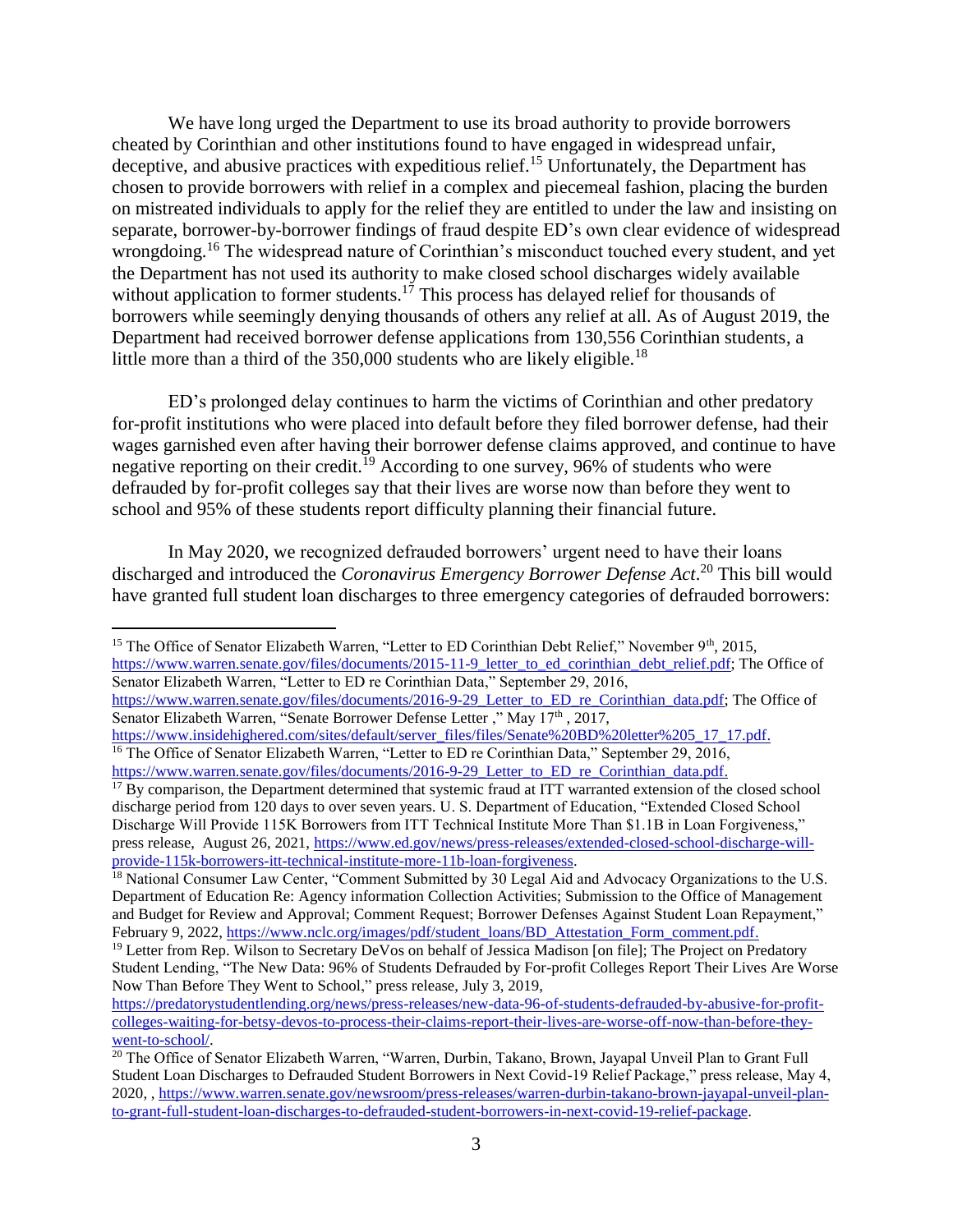those covered by ED's findings against Corinthian College, ITT Tech, and state attorney generals' group discharge applications. Seeking to further protect students and taxpayers, in October 2020 we asked then-Secretary DeVos to use ED's clear legal authority to hold owners and executives of for-profit colleges that defrauded students personally and financially accountable.<sup>21</sup>

ED has failed to make good on its promise to defrauded borrowers, and it is time for swift and broad action to right this wrong. We, therefore, request responses to the following questions by no later than April 5, 2022.

- 1. How many Corinthian students have applied for Borrower Defense discharge of their loans?
	- a. How many of these loans have been fully discharged?
	- b. How many applications for discharge have been denied?
	- c. How many applications are under review? For these loans, what is the average time that they have been under review?
- 2. What is causing ED's ongoing delay in discharging the loans of students defrauded by Corinthian College?
- 3. Please describe ED's plan to fully review and discharge the loans of all students defrauded by Corinthian College.
	- a. What is the timeline of this plan?
	- b. What is the Department's understanding of whether "exceptional circumstances" warrant extending the eligibility window for closed school discharge for Corinthian students?
- 4. Since dropping the Trump administration's appeal of the Massachusetts Corinthian College case (*Vara v. Cardona*) in July 2021<sup>22</sup>, what actions had ED taken to discharge the loans of students defrauded by Corinthian College?
	- a. How many borrowers are covered by this ruling?
	- b. How many borrowers have FFEL loans?

 $\overline{a}$ 

- c. What is the total amount of debt owed by members of the class as of July 2021?
- d. How many borrowers have received complete cancellations?
- e. Of those who have not received a discharge, how many are FFEL loans not currently held by ED?
- f. What are the Department's plans for discharging these loans?
- 5. ED reports approving \$16 billion of loan discharges for more than 680,000 borrowers to date: 23

<sup>&</sup>lt;sup>21</sup> The Office of Senator Elizabeth Warren, "Warren, Hassan, Murphy, Colleagues to Betsy DeVos: For-Profit College Executives and Shareholders Who Cheat Students Should Be Held Personally Accountable," October 27, 2020, press release, [https://www.warren.senate.gov/newsroom/press-releases/warren-hassan-murphy-colleagues-to](https://www.warren.senate.gov/newsroom/press-releases/warren-hassan-murphy-colleagues-to-betsy-devos-for-profit-college-executives-and-shareholders-who-cheat-students-should-be-held-personally-accountable)[betsy-devos-for-profit-college-executives-and-shareholders-who-cheat-students-should-be-held-personally](https://www.warren.senate.gov/newsroom/press-releases/warren-hassan-murphy-colleagues-to-betsy-devos-for-profit-college-executives-and-shareholders-who-cheat-students-should-be-held-personally-accountable)[accountable.](https://www.warren.senate.gov/newsroom/press-releases/warren-hassan-murphy-colleagues-to-betsy-devos-for-profit-college-executives-and-shareholders-who-cheat-students-should-be-held-personally-accountable)

<sup>&</sup>lt;sup>22</sup>The Washington Post, "Biden administration drops appeal of legal decision granting former Corinthian Colleges student debt relief," Danielle Douglas-Gabriel, July 15, 2021,

[https://www.washingtonpost.com/education/2021/07/15/corinthian-colleges-students-loan-cancellation/.](https://www.washingtonpost.com/education/2021/07/15/corinthian-colleges-students-loan-cancellation/)

<sup>&</sup>lt;sup>23</sup> U.S. Department of Education, "Education Department Approves \$415 Million in Borrower Defense Claims Including for Former DeVry University Students," press release, February 16, 2022,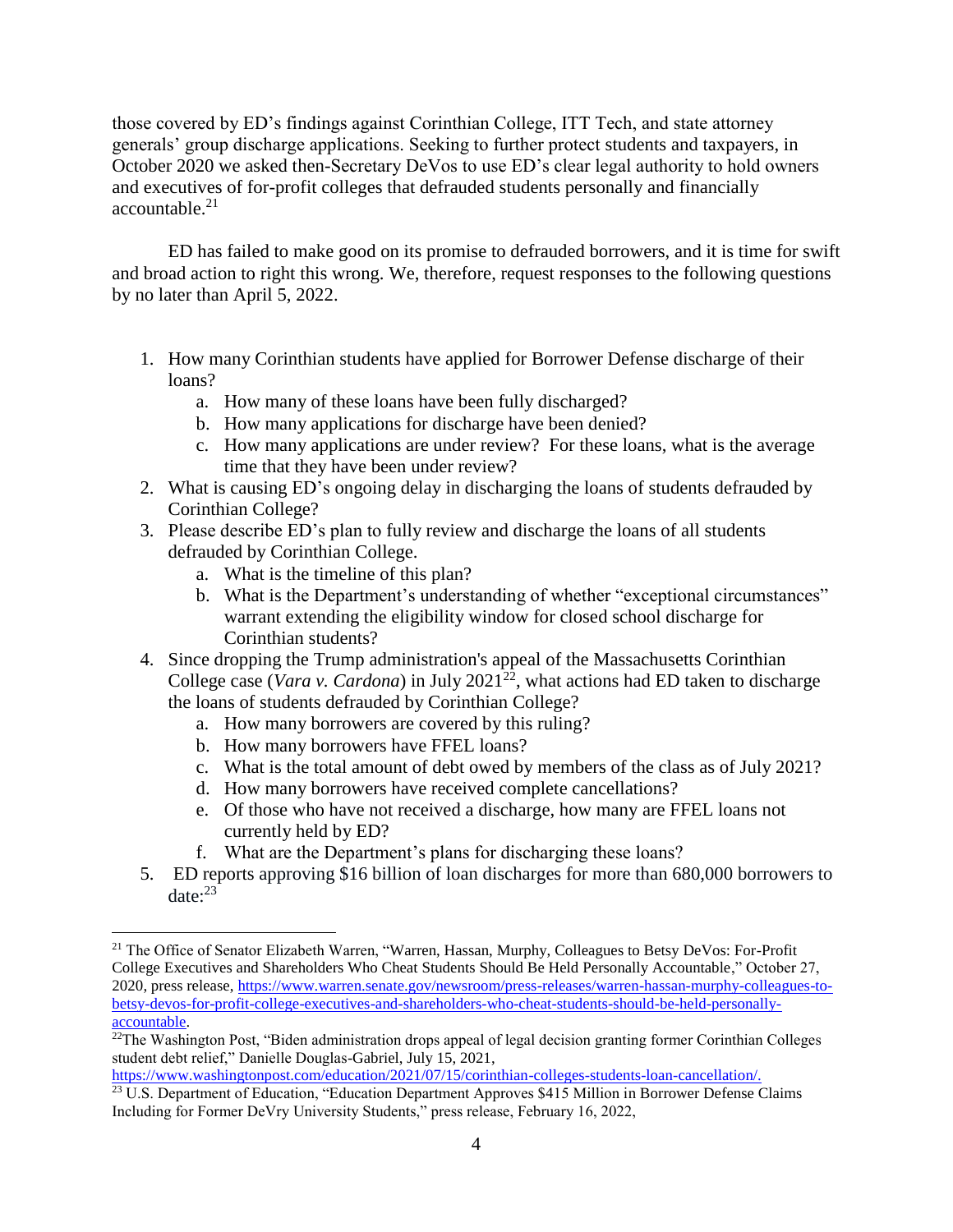- a. How many of the targeted groups whose debt ED has canceled have actually had their accounts zeroed out?
- b. Of those who have not had their account zeroed out, how many individuals have FFEL loans not currently held by ED?
- c. What direction has ED provided to loan servicers and/or guaranty agencies about the process for borrower defense discharge?
- 6. What percent of students defrauded by Corinthian College was covered in ED's February 2022 discharge?
- 7. Does ED plan to make a sweeping discharge of the loans of students defrauded by Corinthian College or will it pursue this discharge on a case-by-case basis?
	- a. Please explain ED's rationale for this decision.
- 8. Please describe ED's progress in writing its new borrower defense rules.
	- a. Will ED continue to issue denials to borrower defense claims despite this ongoing rulemaking? If so, please explain the department's rationale for doing so.
- 9. Does ED plan to hold the owners and executives of for-profit colleges that defrauded students personally and financially accountable for their actions? If so, how does the Department intend to do so?

Sincerely,

riguanda

Elizabeth Warren United States Senator

 $\bigcup$  / cu 'swam

Dick Durbin United States Senator

 $Q$   $M$  $N$  $N$  $N$  $N$  $N$  $N$  $N$  $N$ 

Sherrod Brown United States Senator

summer you a Jayapal

Member of Congress

 $\mu$  ave present

Mark Takano Member of Congress

 $\cup$   $\cup$   $\cup$   $\cup$ 

Nikema Williams Member of Congress

[https://www.ed.gov/news/press-releases/education-department-approves-415-million-borrower-defense-claims](https://www.ed.gov/news/press-releases/education-department-approves-415-million-borrower-defense-claims-including-former-devry-university-students)[including-former-devry-university-students.](https://www.ed.gov/news/press-releases/education-department-approves-415-million-borrower-defense-claims-including-former-devry-university-students)